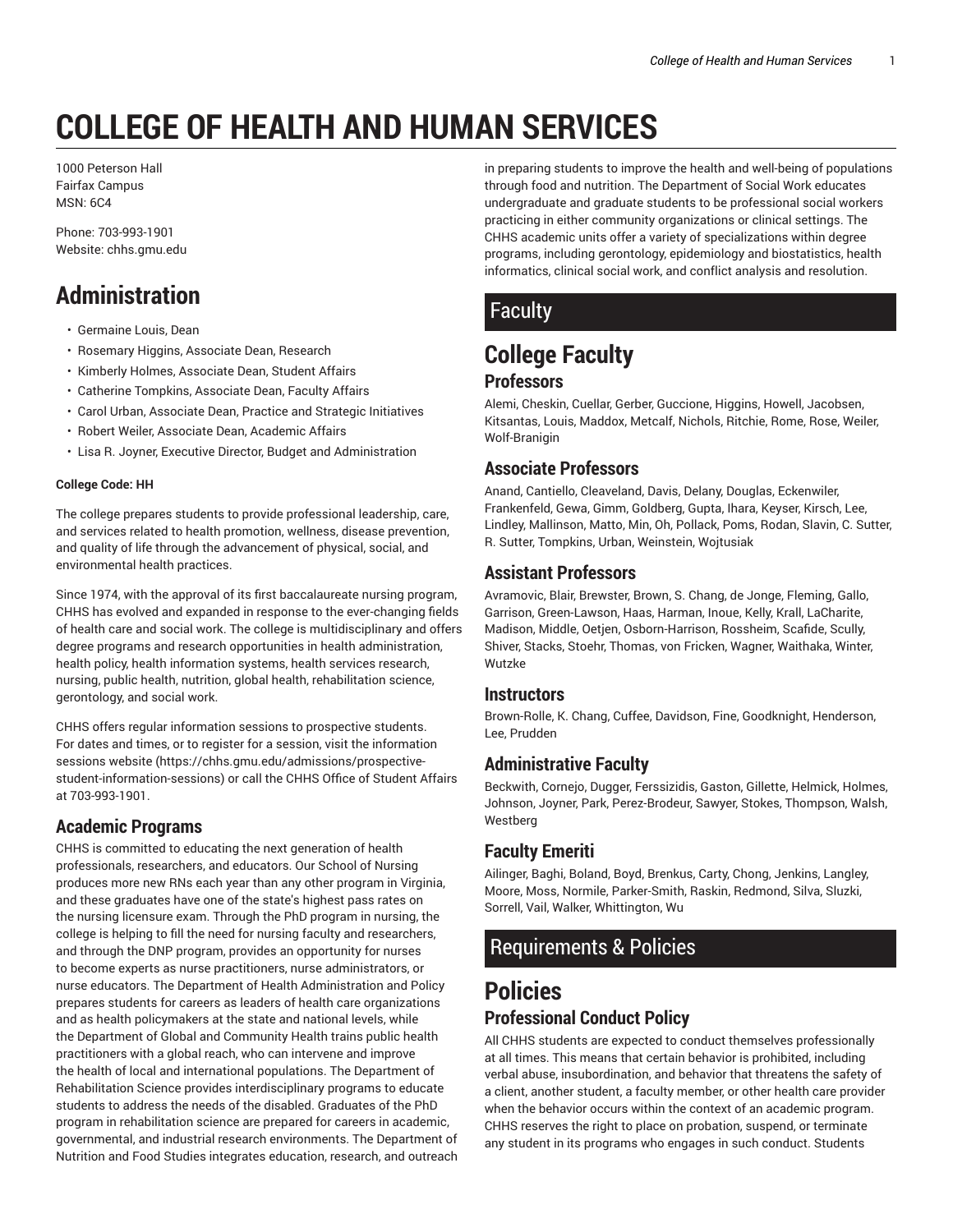disciplined for such reasons have the right to appeal to their department chair or director.

#### **Student Affairs**

The Office of Student Affairs supports students, faculty, and staff members on a variety of admissions, academic, and policy issues. Student Affairs is involved in recruiting new students; pre-admissions advising; processing applications for graduate programs and undergraduate nursing programs; and conducting orientations for newly admitted students.

Student Affairs maintains the college's student records; reviews and recommends action on student requests for exceptions to academic policy; processes standard academic actions; and approves student records for degree completion prior to graduation. Student grade appeals fall under university policy as described in AP.3.9 Grade Appeals.

Each CHHS student is assigned an academic advisor, with whom he or she should meet at least once per semester in order to ensure that program requirements are met. The assigned advisor may be a faculty member, a departmental program coordinator, or an advisor in the Office of Student Affairs.

#### **Student Responsibility**

All students are required to have an active Mason e-mail account (https://its.gmu.edu/service/masonlive-email-for-students) and to update any change of address on-line through Patriot Web (https:// patriotweb.gmu.edu). The college will not communicate with students via a personal e-mail address, so it is important that students check their Mason e-mail regularly. Students are responsible for knowing the university academic policies and the policies governing their program as stated in the university catalog. They are also responsible to know the semester academic calendar including withdrawal deadlines; to review their Mason transcript on-line to ensure transfer of credit accuracy; and to monitor their degree progression through the degree evaluation tool on Patriot Web (https://patriotweb.gmu.edu).

## **Background Checks**

Many clinical agencies and practicum sites mandate that students working there have a criminal background check. All students enrolled in the School of Nursing are required to complete a criminal background check prior to beginning the program. Students enrolled in other CHHS programs may be required to complete background checks before entering a practicum environment. Information obtained from the background check is strictly confidential but may result in a student's inability to perform clinical or practicum activities and, therefore, will disqualify the student from entering or continuing in the program. School of Nursing students are sent information regarding the criminal background check process, and associated fees, upon admission. Other students are informed individually as they are considered for practicum activities requiring background checks. Students are responsible for notifying the assistant dean of student affairs of any arrests, regardless of adjudication, that occur after acceptance and during enrollment in the program. Failure to promptly notify the assistant dean of student affairs may be grounds for termination from the program.

#### **Health Records**

To comply with the policies established by the Commonwealth of Virginia, all students must provide current immunization records to the university's Student Health Services at the time of admission to the college. Immunizations may be obtained through Student Health Services (http://shs.gmu.edu) on any of the Mason campuses. All students in the

School of Nursing also must submit immunization records to the School of Nursing at the time of admission. Additional documentation of good health may be required.

Students should keep copies of their health records should agencies require them for clinical and practicum assignments. All costs associated with immunizations and certifications are the student's responsibility.

### **Insurance and Liability**

Students are strongly advised to maintain health insurance coverage at all times. All students enrolled in the School of Nursing are required to maintain health insurance at all times. A student health insurance plan (http://shs.gmu.edu/insurance) is available to eligible students through Mason. Students are responsible for their own health care, including emergency care, and CHHS assumes no financial responsibility for the health care of students. Enrolled students who are performing internships and similar experiential learning as a required part of their academic programs are considered agents of the university. They are covered for professional liability by the Commonwealth of Virginia Risk Management Plan (http://risk.gmu.edu) while engaged in their prescribed educational duties.

#### **Academic Outreach**

The mission of the Office of Academic Outreach is to provide offcampus graduate coursework that supports the continued professional development and competency of practicing health professionals. This purpose is accomplished through collaborative relationships with expert health and instructional resources—individual and organizational—both internal and external to the University.

#### **Academic Policies**

Students should become familiar with the university's general academic policies in addition to those specific to each academic unit. See Academic Policies.

#### **Graduate Admission**

Admission decisions are made by the faculty committee on admissions of the respective graduate programs. Denial of admission is not subject to appeal. Applicants denied admission to a program are not permitted to enroll in courses in that program through Non-Degree Studies.

If an applicant is offered graduate admission, the college reserves the right to withdraw that offer of admission or to terminate a student in a graduate program if:

- During his or her academic studies, the admitted applicant has a significant drop in academic performance or fails to graduate with a degree prior to the first day of classes for the term admitted.
- There has been a misrepresentation in the application process.
- Prior to the first day of classes for the term admitted, the college learns that the admitted applicant has engaged in behavior that indicates a serious lack of judgment or integrity, irrespective of the outcome of any disciplinary process related to such behavior.

The university further reserves the right to require the applicant to provide additional information (and/or authorization for the release of information) about any such matter.

## **Non-Degree Enrollment**

Non-degree status enables students who have no immediate degree objective or may need to satisfy prerequisites for admission to a degree program to enroll in courses for which they are qualified without seeking